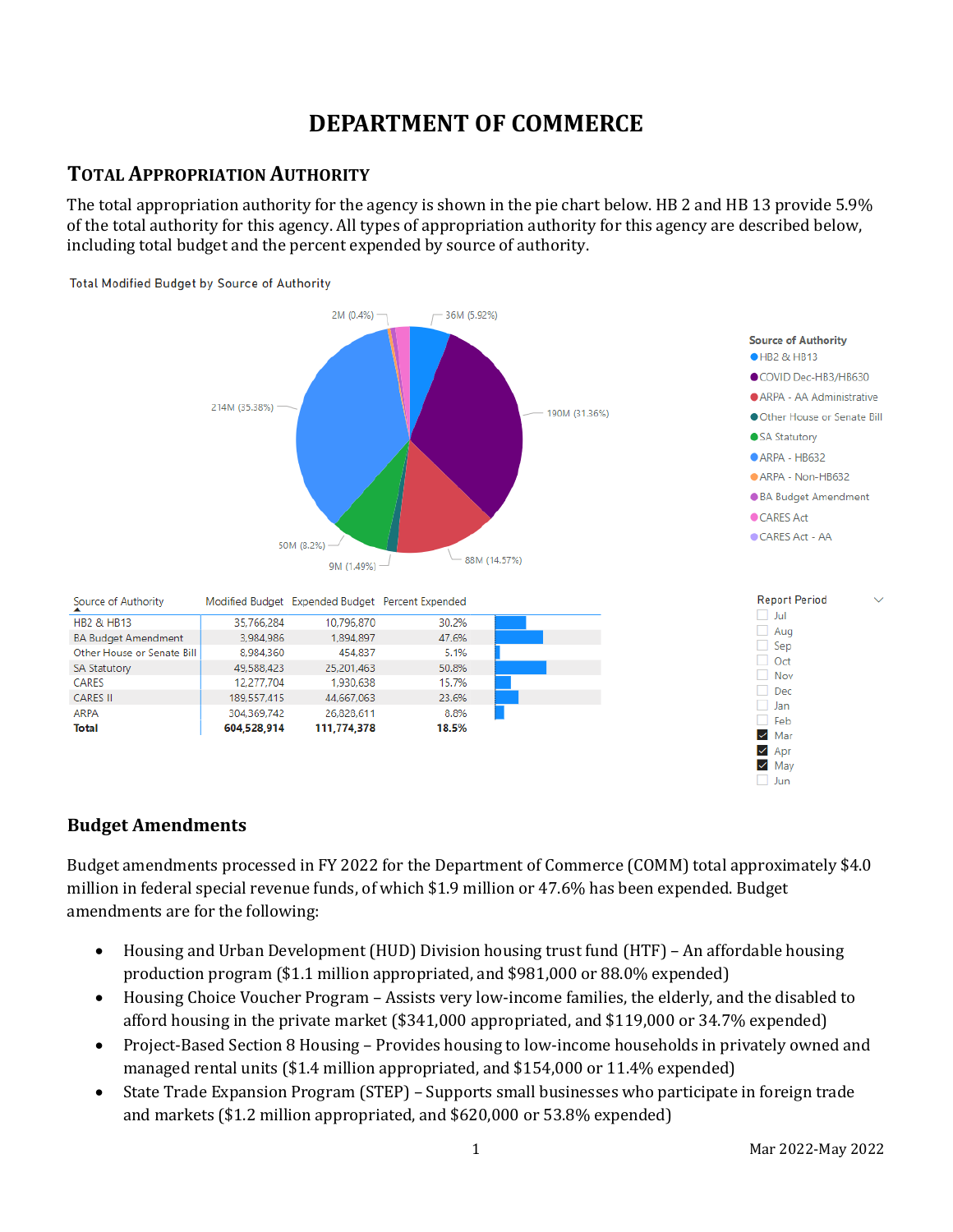These are all funded from federal grants which have end dates as far out as October 2025. The agency anticipates all funds to be fully expended before their respective end dates.

### **Other Bills**

Appropriations from other house and senate bills total \$9.0 million in FY 2022, of which \$455,000 or 5.1% has been expended. Other house and senate bills are discussed in further detail below.

### *HB 11 – Montana Coal Endowment Program (MCEP, formerly TSEP)*

HB 11 appropriates money from the Montana coal endowment state special revenue account to the Department of Commerce for infrastructure projects, emergency grants for financial assistance to local governments, and infrastructure planning grants. MCEP appropriations in HB 11 for the 2023 biennium include an appropriation of \$3.2 million for bridge project grants from the MCEP state special revenue account. The Department of Commerce is in the process of executing contracts and has begun issuing payments as of January 1, 2022. Of the \$3.2 million appropriated, \$62,000 has been expended.

### *HB 12 – Historic Preservation Grants Program*

HB 12 appropriated funds for historic preservation projects. These are generally multi-year projects. The agency has executed a majority of the contracts with awardees and has started issuing payments. Of the \$5.5 million appropriated, \$275,000 or 5.0% has been expended.

#### *HB 648 – Coal Ash Markets Investigation Program*

HB 648 requires COMM to establish a Coal Ash Markets Investigation Program to determine economically viable markets to reuse coal ash. COMM is in the process of hiring a consultant to conduct a targeted market analysis to implement this bill, and as soon as the consultant is hired, expenses will incur. As of the end of May, \$25,000 was appropriated, and no expenditures have been made.

### *HB 652 – Capital and infrastructure projects*

HB 652 was passed during the 2019 Legislative Session and appropriated capital project funds to the Montana Heritage Commission for the restoration and maintenance of historic properties in Virginia City and Nevada City. Approximately \$137,000 of this appropriation remains in FY 2022, and \$113,000 or 82.1% has been expended.

#### *HB 660 – Made-in-Montana Program*

HB 660 appropriated funds to the Made-in-Montana Program which assists Montana businesses in developing and marketing their products. This bill also expands the use of the funds in the economic development state special revenue account for other economic development purposes. This bill appropriated \$162,500, and \$5,000 has been expended. The Department of Commerce is still in the process of hiring an employee to implement this bill.

#### *COVID-19 Authority*

The following chart is provided to allow the legislature to examine the funding that is available to the agency for COVID-19 impacts.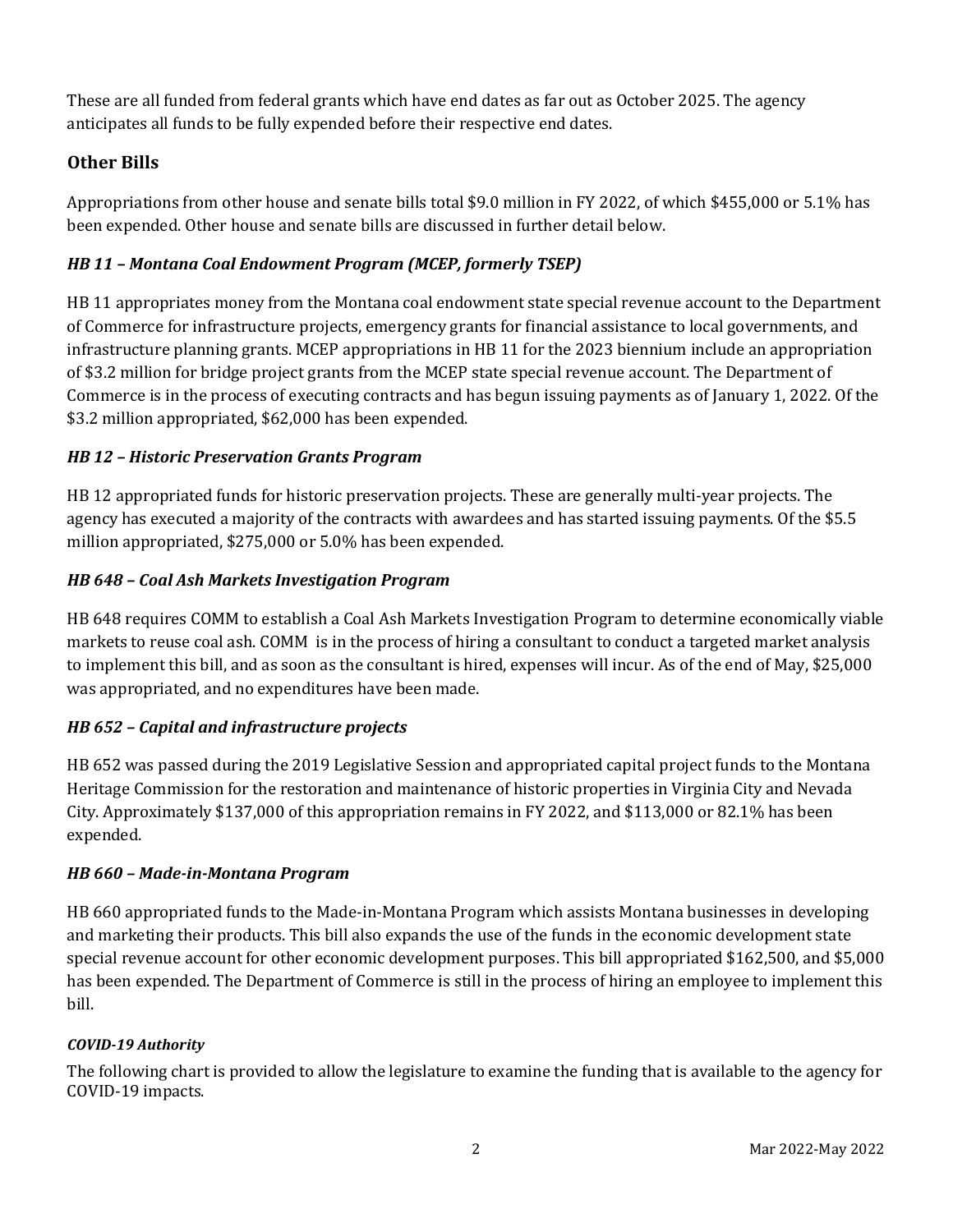

#### COVID Established Budget, COVID Continuing Budget, and COVID Expenditures by Fiscal Year

● COVID Established Budget ● COVID Budget Cont. ● COVID Expenditures

The agency received approximately \$366.5 million in the Coronavirus Aid, Relief, and Economic Security (CARES) Act I. The majority of funding provided to the agency was for business stabilization grants. Additional funding was provided for small business development center grants, community development block grants, rental assistance, and loan deferments. Of the established CARES I budget, the agency has expended \$355.5 million or 97.0%. These funds have various end dates as early as December 30, 2020, and as late as January 20, 2026.

In the CARES Act II funding, the Department of Commerce was appropriated \$183.0 million in HB 630 for emergency rental assistance payments. Additionally, HB 3 appropriated \$17.0 million to fund administration costs and 28.00 modified FTE to administer the Emergency Rental Assistance Program. As of February 1, 2022, \$53.0 million had been returned to Treasury due to statutory requirements that allow Treasury to recapture excess funds. The remainder of these funds are continuing appropriations with an end date of June 30, 2023. Due to federal guidance, the uses of these funds are limited, and expenditures are dependent on the number of applications received and the number of eligible applicants.

HB 632 established authority from the American Rescue Plan Act (ARPA) for the Department of Commerce. This authority included \$50.0 million for mortgage assistance, approximately \$11.5 million for the Home Investment Partnerships Program (HOME), \$152.4 million for emergency rental assistance (ERA II), and \$65.0 million for the state small business credit initiative (SSBCI). These appropriations were signed into law on April 30, 2021. Appropriations for housing or rental assistance programs will remain available through the 2025 biennium, and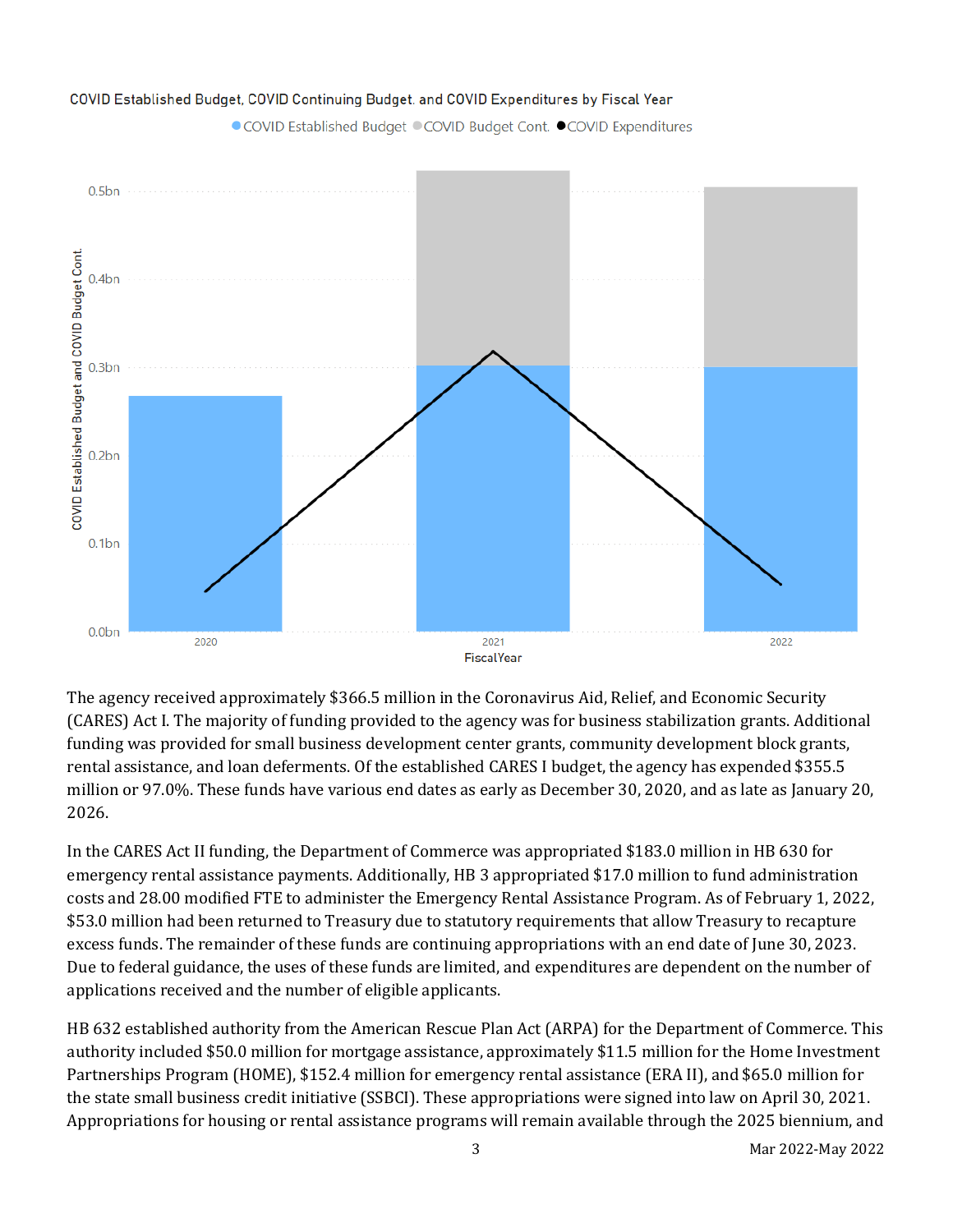the SSBCI appropriation will remain available through June 30, 2025 per HB 632, Section 14. To date, the federal government has released 100.0% of the mortgage assistance funds, 40.0% of the ERA II funds, and 5.0% of the HOME funds. The federal Treasury released the process for grantees to request the remaining 60.0% of ERA II funds on September 14, 2021 and has reviewed and approved Montana's homeowner assistance fund (HAF) plan. HUD released the requirements for the use of the HOME funds in September and will release an additional 10.0% for administration costs after the Montana HOME allocation plan has been approved by HUD. No funds have been received for the SSBCI. However, following the release of federal guidelines for SSBCI on November 10, 2021, the Department of Commerce submitted an initial application on December 11, 2021, and the final application on February 10, 2022.

Additionally, \$350,000 was allocated from the coronavirus state and local fiscal recovery funds for the recruitment of out-of-state health care workers. These funds are a reallocation from the remaining balance of the Return-to-Work Bonus Program. The Department of Commerce is responsible for marketing the program to out-of-state workers. Funds must be obligated by December 31, 2024 and spent by December 31, 2026. As of the end of May, \$288,000 has been expended.

Total ARPA appropriations increased by approximately \$191,000 since the March IBC meeting. This is due to the Montana Heritage Commission receiving a grant funded through ARPA from the National Endowment for the Humanities. This funding will be used for the African American Heritage on Montana's Mining Frontier project.

### **Statutory Appropriations**

Statutory appropriations total approximately \$49.6 million in FY 2022, of which \$25.2 million or 50.8% has been expended. A further discussion of statutory appropriations is below.

### *Coal Severance Tax (15-35-108, MCA)*

Coal severance tax distributions of \$1.8 million each year include:

- \$325,000 for the Small Business Development Center
- \$50,000 for the Small Business Innovative Research Program
- \$625,000 for Certified Regional Development Corporations
- \$500,000 for the Montana Manufacturing Extension Center at Montana State University Bozeman
- \$300,000 for export trade enhancement

To date, the agency has expended \$1.0 million or 58.1%.

#### *Big Sky Economic Development Trust Fund Program (Title 90, Chapter 1, MCA)*

The Big Sky Economic Development Trust Fund Program is funded from interest earned on the coal severance tax trust fund to provide state funds to local communities to promote economic development and sustainability. For FY 2022, the agency has \$4.0 million in statutory appropriations, of which \$666,000 or 16.6% has been expended.

#### *Distressed Wood Products Industry Revolving Loan Program (WPIRS; 90-1-504, MCA)*

WPIRS was created in 2009 by the Montana Legislature in response to the low demand for wood products. This program is a state and federally funded revolving loan program that provides financial assistance to create or retain jobs for wood products industry businesses. Appropriations total \$1.6 million and approximately \$69,000 or 4.3% has been expended.

### *MEDIA Act film fee (15-31-1007, MCA)*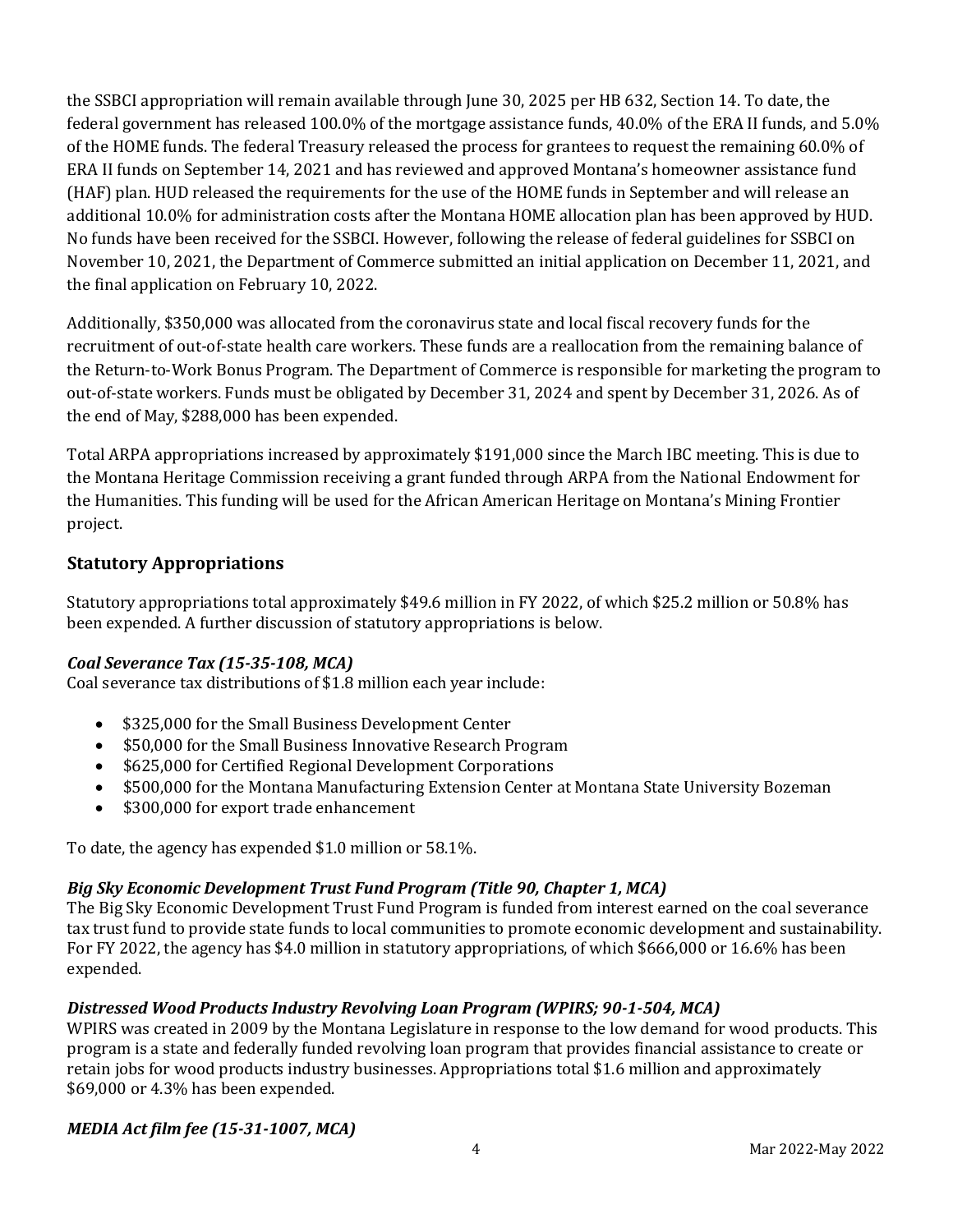The Montana Economic Development Industry Advancement (MEDIA) Act film fee is a fee paid by production companies when they apply for certification with the Department of Commerce to claim the MEDIA Act transferable income tax credit. Therefore, expenditures are dependent on the revenue received from the total number of applications submitted. The use of these funds is to help pay for the implementation of the provisions of this act, including the presentation of a report on the economic impact of the tax credits created by an outside research organization called for by HB 293, enacted by the 2019 Legislature. Appropriations for FY 2022 total \$15,000 and have been entirely expended.

#### *Lodging facility use tax (15-65-121, MCA)*

The lodging facility use tax provides funds to the Department of Commerce through a 4.0% lodging facility use tax imposed on guests of hotels, motels, bed and breakfasts, resorts, campgrounds, and any other lodging sites. A portion of the tax proceeds must go to the Department of Commerce for tourism promotion and promotion of the state as a location for film production as well as for regional tourism promotion. Appropriations total \$39.1 million in FY 2022, of which \$22.2 million or 56.9% has been expended. Appropriations increased by \$5.0 million since the March IBC meeting due to higher than anticipated revenues.

#### *Lewis & Clark bicentennial license plates (2-15-151, MCA)*

The Department of Commerce receives fees from Lewis & Clark bicentennial license plates sold through the Motor Vehicles Division at the Department of Justice. Three-fourths of the revenue from this source is placed in a state special revenue fund for the Department of Commerce for projects related to Lewis and Clark. The remaining one-fourth of revenue is placed in a state special revenue account for the Montana Historical Society. Revenue received is dependent on the sale of license plates. In FY 2022, appropriations total \$10,700, and \$8,400 or 78.1% has been expended.

#### *Hard rock county distribution (15-37-117, MCA)*

Hard rock mining operations pay a metal mines tax, of which 35.0% of the proceeds are allocated by the department to the counties where the mines are operated to be used for school district funding and economic development. Appropriations total \$584,000 in FY 2022, and \$563,000 or 96.3% has been expended.

#### *Board of Investments debt service (Title 17, Chapter 5, MCA)*

The Board of Investments provides investment management of state and local government funds and issues taxexempt bonds on behalf of Montana state agencies, universities, and local governments. Bonds are remarketed annually, and the budget for the debt services account is established by the board estimating the rate the bonds may be redeemed, interest to be paid, and the trustee costs. Actual costs vary from the estimates which may lead to lower than anticipated expenditures. Approximately \$2.1 million has been appropriated in FY 2022, and \$458,000 or 22.0% has been expended.

#### *Board of Horse Racing (BOHR; 23-4-105, MCA)*

The BOHR is responsible for regulating, ensuring compliance, licensing, and auditing all horse racing in the state of Montana. The board is funded with state special revenue from a 1.0% tax on gross receipts from pari-mutuel betting (for simulcast facilities, the tax is greater than 1.0%). In FY 2022, the board was appropriated \$380,000, and \$250,000 or 65.8% has been expended.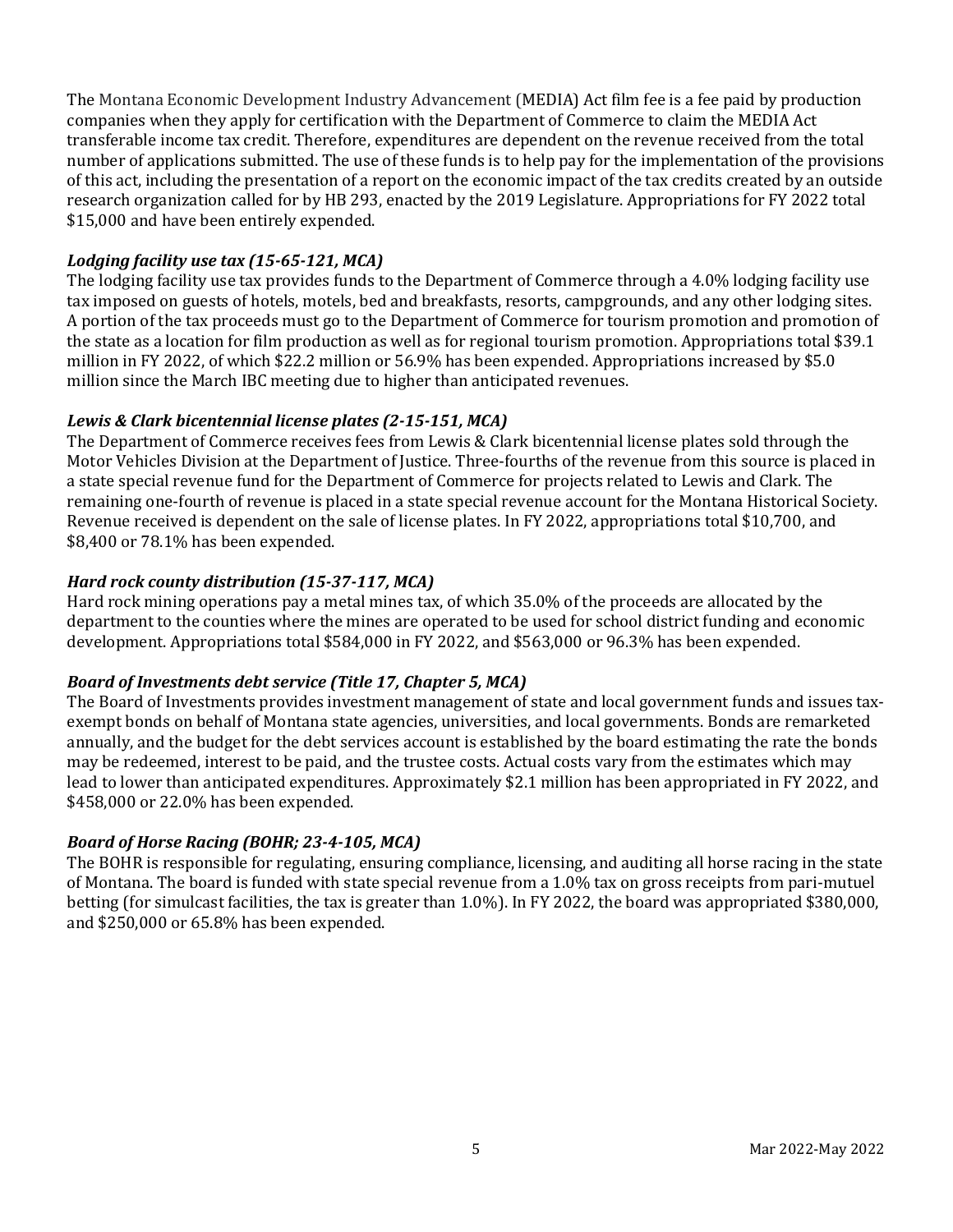# **TOTAL EXPENDITURE AUTHORITY**

The total expenditure authority for the agency is shown in the following pie chart. Total expenditure authority includes non-budgeted proprietary funding and non-budgeted expenditures such as transfers or indirect costs which are not included in the previous pie chart as the expenditures are not appropriated.



Modified Budget and Expended Budget by Source of Authority

Non-budgeted proprietary funding totals approximately \$72.3 million for FY 2022, of which \$60.1 million or 83.1% has been expended. This funding is for the following:

- Montana Facility Finance Authority \$800,000 appropriated, and \$563,000 or 70.4% expended
- Board of Housing \$61.0 million appropriated, and \$53.9 million or 88.4% expended
- Board of Investments \$8.1 million appropriated, and \$7.2 million or 89.3% expended
- Centralized Services Program in the Director's Office \$2.4 million appropriated, and \$2.1 million or 87.2% expended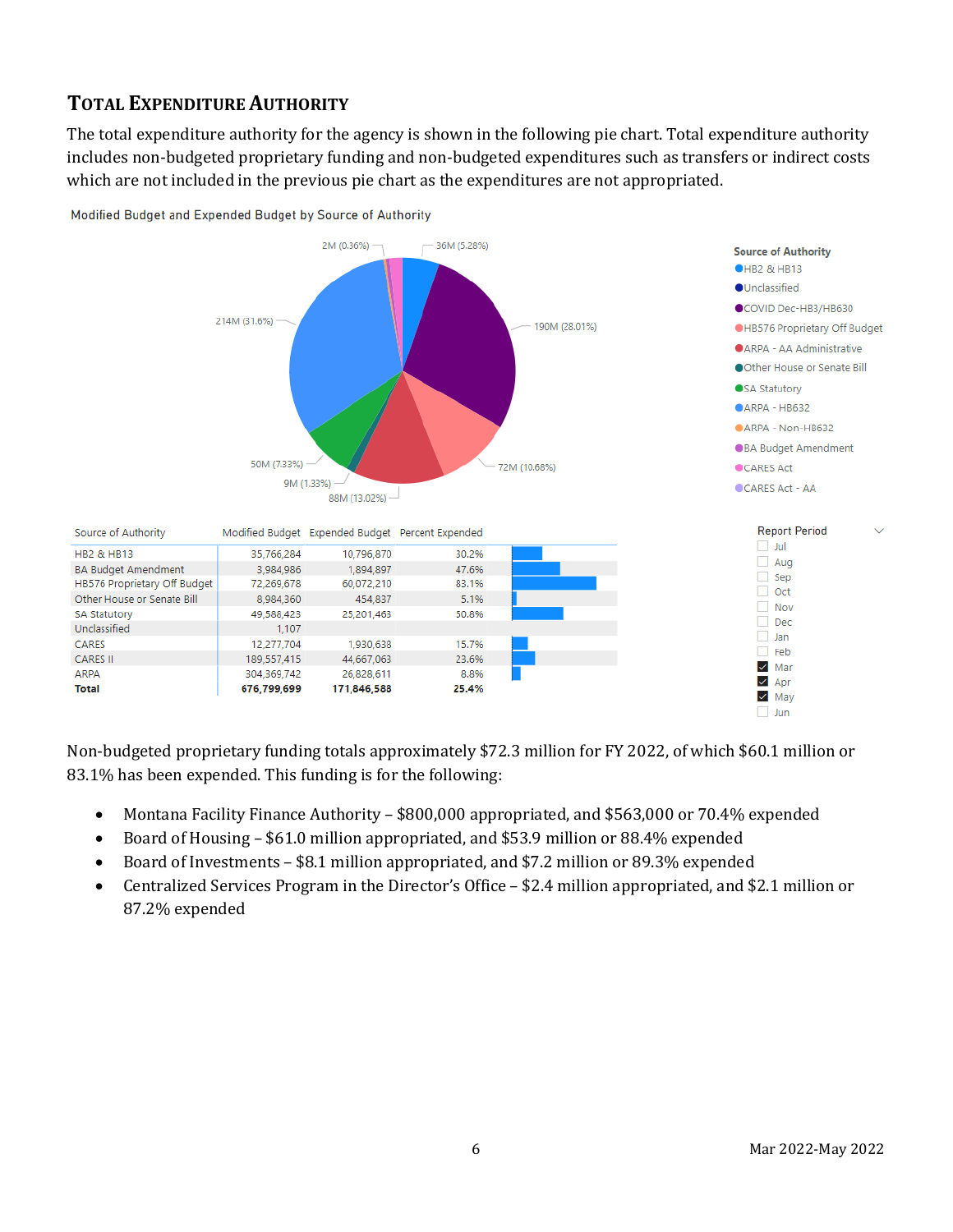# **HB 2 BUDGET MODIFICATIONS**

The following chart shows the HB 2 budget as passed by the legislature, including the pay plan, and the HB 2 modified budget from March 1, 2022, through June 1, 2022. Net modifications to the budget include operating plan changes from one expenditure account to another, program transfers, reorganizations, and agency transfers of authority. The positive modifications and negative modifications are shown by program, expenditure account, and fund type.

| Legislative Budget Compared to Modified Budget - HB 2 Only |                          |                         |                          |  |
|------------------------------------------------------------|--------------------------|-------------------------|--------------------------|--|
| Agency Name                                                | March Modified<br>Budget | June Modified<br>Budget | <b>Net Modifications</b> |  |
| □ Department of Commerce                                   | 35,706,599               | 35,766,284              | 59,685                   |  |
| <b>BOARD OF HORSE RACING</b>                               | 200.733                  | 200.733                 |                          |  |
| <b>BRAND MT</b>                                            | 358,486                  | 358,486                 |                          |  |
| <b>BUSINESS MT</b>                                         | 6,311,949                | 6,371,803               | 59.854                   |  |
| <b>COMMUNITY MT</b>                                        | 13.913.902               | 13.913.792              | $-110$                   |  |
| <b>DIRECTORS OFFICE</b>                                    | 1,315,512                | 1.315.512               | $\mathbf{0}$             |  |
| <b>HOUSING MT</b>                                          | 11,336,017               | 11,336,017              | 0                        |  |
| MONTANA HERITAGE COMMISSION                                | 2,270,000                | 2,269,941               | $-59$                    |  |
| Total                                                      | 35,706,599               | 35,766,284              | 59,685                   |  |
| Acct & Lvl 1 DESC                                          | March Modified<br>Budget | June Modified<br>Budget | Net Modifications        |  |
| <b>EL 61000 Personal Services</b>                          | 4.843.990                | 4.843.675               | $-315$                   |  |
| <b>E</b> 62000 Operating Expenses                          | 6.901.850                | 6,656,850               | $-245,000$               |  |
| 63000 Equipment & Intangible Assets                        | 250,000                  | 250,000                 |                          |  |
| □ 64000 Capital Outlay                                     | 200.000                  | 200,000                 |                          |  |
| ⊞ 65000 Local Assistance                                   | 46,000                   | 46.000                  |                          |  |
| $\boxplus$ 66000 Grants                                    | 23,219,503               | 23,219,503              |                          |  |
| ⊞ 68000 Transfers-out                                      | 241.124                  | 241.124                 |                          |  |
| ⊞ 69000 Debt Service                                       | 4.132                    | 309,132                 | 305,000                  |  |
| <b>Fund Type</b>                                           | March Modified<br>Budget | June Modified<br>Budget | <b>Net Modifications</b> |  |
| ⊞ 01 General                                               | 4.542.006                | 4,601,857               | 59.851                   |  |
| □ 02 State/Other Spec Rev                                  | 10.216.735               | 10,216,599              | $-136$                   |  |
| 03 Fed/Other Spec Rev                                      | 20,947,858               | 20,947,828              | $-30$                    |  |

□ 03 Fed/Other Spec Rev

The Department of Commerce had a modification that reduced the HB2 budget by \$315. Per 39-71- 403(1)(b)(iv), MCA, when workers' compensation premiums are lower than the previous year, state agencies shall reduce personal services appropriations by the amount of the premium reduction. To track the changes in appropriation authority, total appropriations are not reduced, instead the Governor's Office of Budget and Program Planning (OBPP) requires state agencies to:

- Reduce HB 2, statutory, and proprietary appropriations
- Create a separate offsetting entry on the financial statements in the same amount using an identifying number for workers' compensation entries

The offsetting entries are identified as "frozen" appropriations, which means the appropriations will not be spent unless authorized by OBPP. This modification reduced personal services in Business MT, Community MT,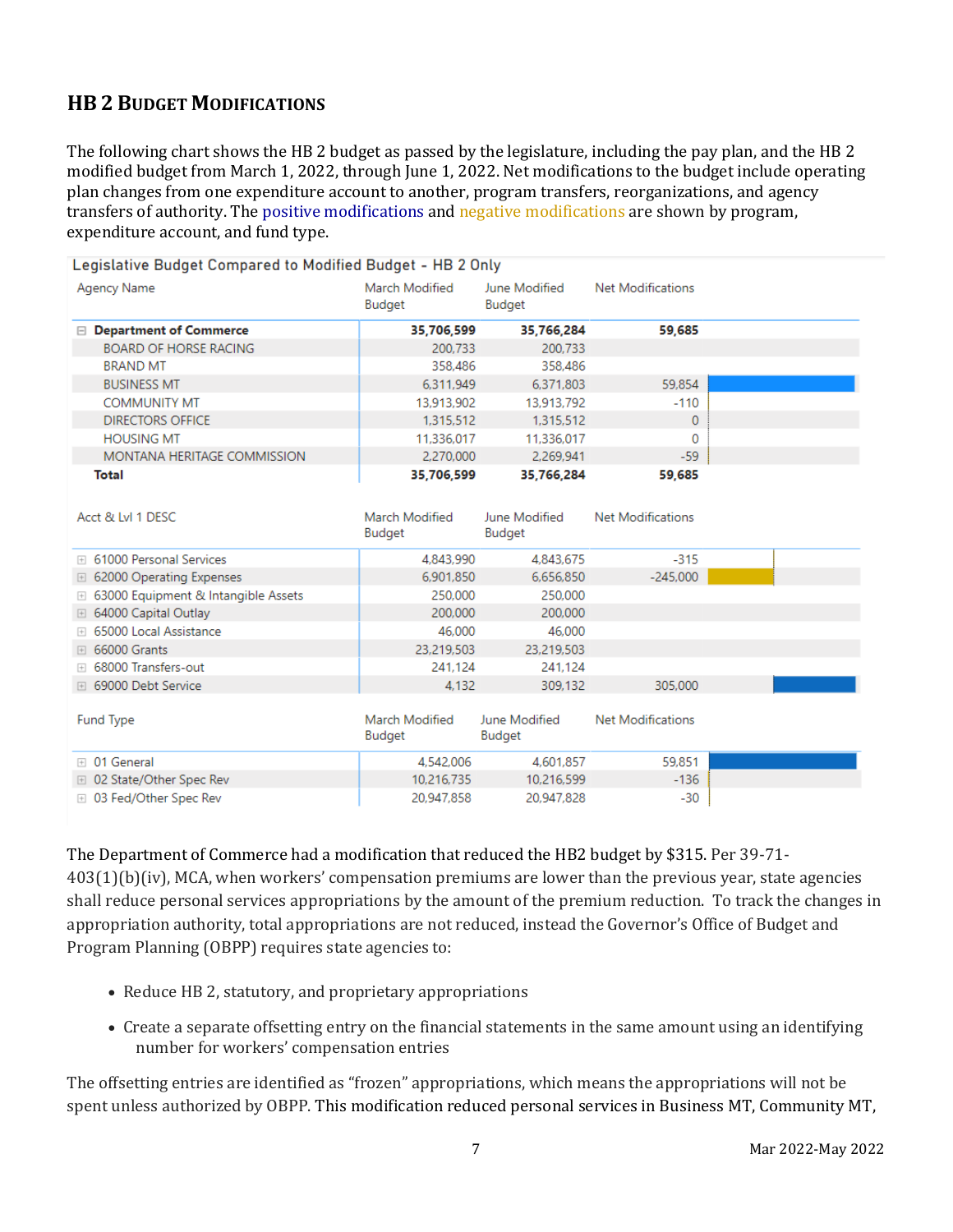and the Montana Heritage Commission from the general fund, state special revenue, and federal special revenue.

The Department of Commerce received a transfer of \$60,000 HB 2 funding in the Business MT Program to conduct an efficiency study of the State Tribal Economic Development program (STED). Due to the fastapproaching end of the fiscal year, the agency was unable to conduct this study in time. Funds were reverted back to the Office of Budget and Program Planning on June 7, 2022.

Additionally, the Department of Commerce transferred \$305,000 from operating expenses to debt services. Accounting guidance, which became effective in FY 2022, requires building leases with private landlords to be reclassified in the accounting system. Thus, to meet rent payments under these types of lease agreements, the agency was required to transfer authority to debt services.

# **HB 2 APPROPRIATION AUTHORITY**

The following chart shows the appropriated budget for the agency compared to expenditures through June 1, 2022.



The Department of Commerce's HB 2 modified budget for FY 2022 totals \$35.8 million, of which \$10.8 million or 30.2% has been expended as of the end of May. The majority of COMM's HB 2 budget is in federal special revenue for grants. The Brand MT, Community MT, and Housing MT Divisions have lower expenditures at 9.5%,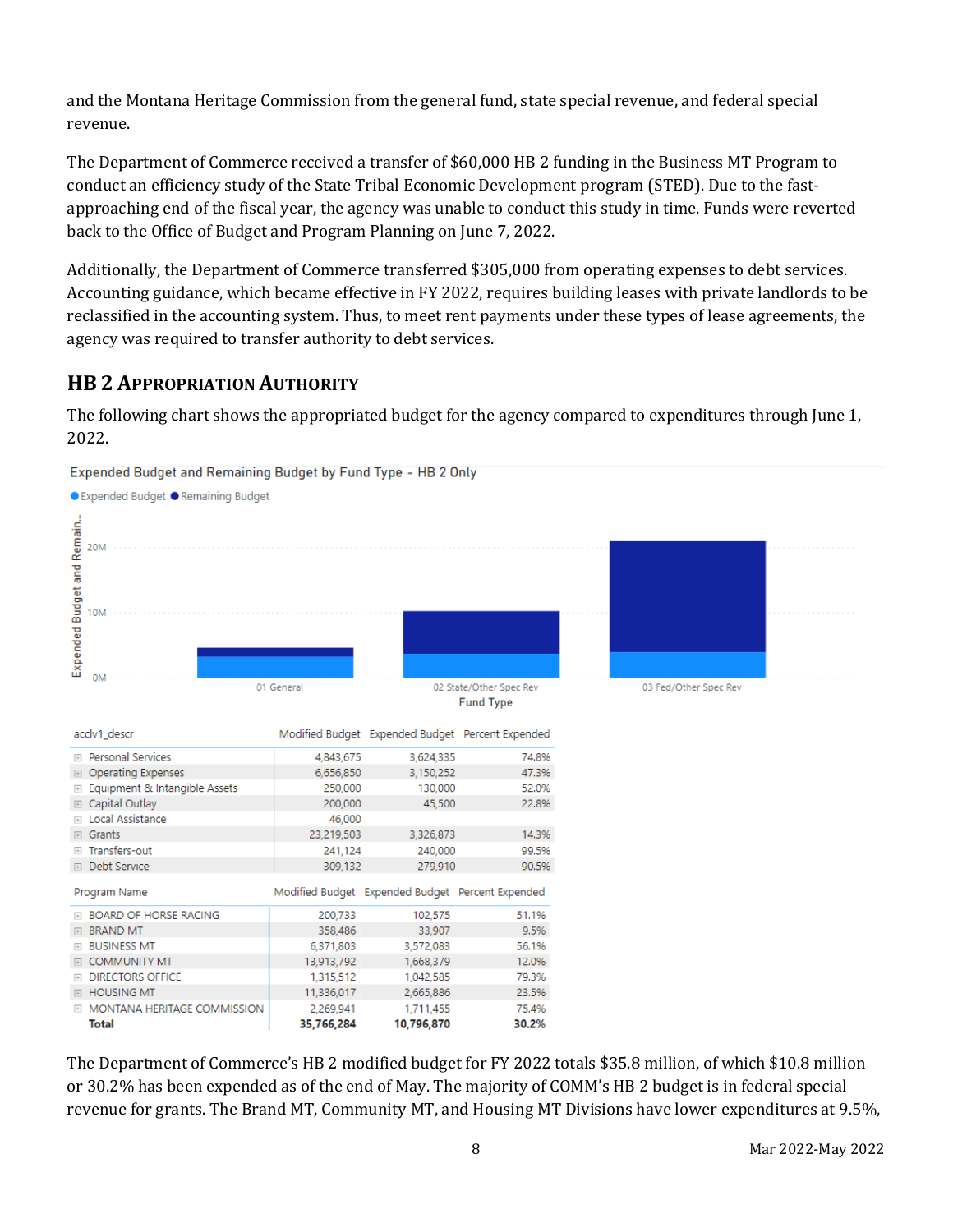12.0%, and 23.5%, respectively. Lower expenditures in Community MT and Housing MT are due to the programs being primarily funded with ongoing federal funds that are for multi-year projects. Brand MT has funding for legislative audit services and private funds derived from private/public partnerships, including the Governor's Tourism Conference, which has not taken place yet.

### **Personal Services**

Personal service expenditures account for 13.5% of the Department of Commerce's HB 2 modified budget. As of the end of May, \$3.6 million or 74.8% has been expended.



The following chart shows the filled and vacant FTE within the agency as of May 1, 2022.

The Department of Commerce had 16.66%, or 7.67 FTE, of its HB 2 positions vacant as of May 1, 2022, which includes:

- 3.34 FTE in the Business MT Division (formerly Office of Tourism and Business Development)
- 2.33 FTE in the Community Development Division
- 1.00 FTE in the Housing MT Division
- 1.00 FTE in the Board of Horse Racing

For a detailed report on vacancies by job type, please refer to the attached vacant FTE report. Much of the Department of Commerce's personal services are funded with other sources such as proprietary funding. The vacancy rate for positions of all funding sources in the agency is 14.0% with the majority of the vacancies in the Housing MT Division.

### **Next Steps for Personal Services Reporting**

In upcoming Quarterly Financial Reports, the LFD will begin the process of a more comprehensive look at personal services. The LFD will compare two executive "snapshots" -- July 2020 and July 2022. The analysis will identify adjustments adopted by the legislature in 2021 and modifications made by the agencies, within the confines of budget law.